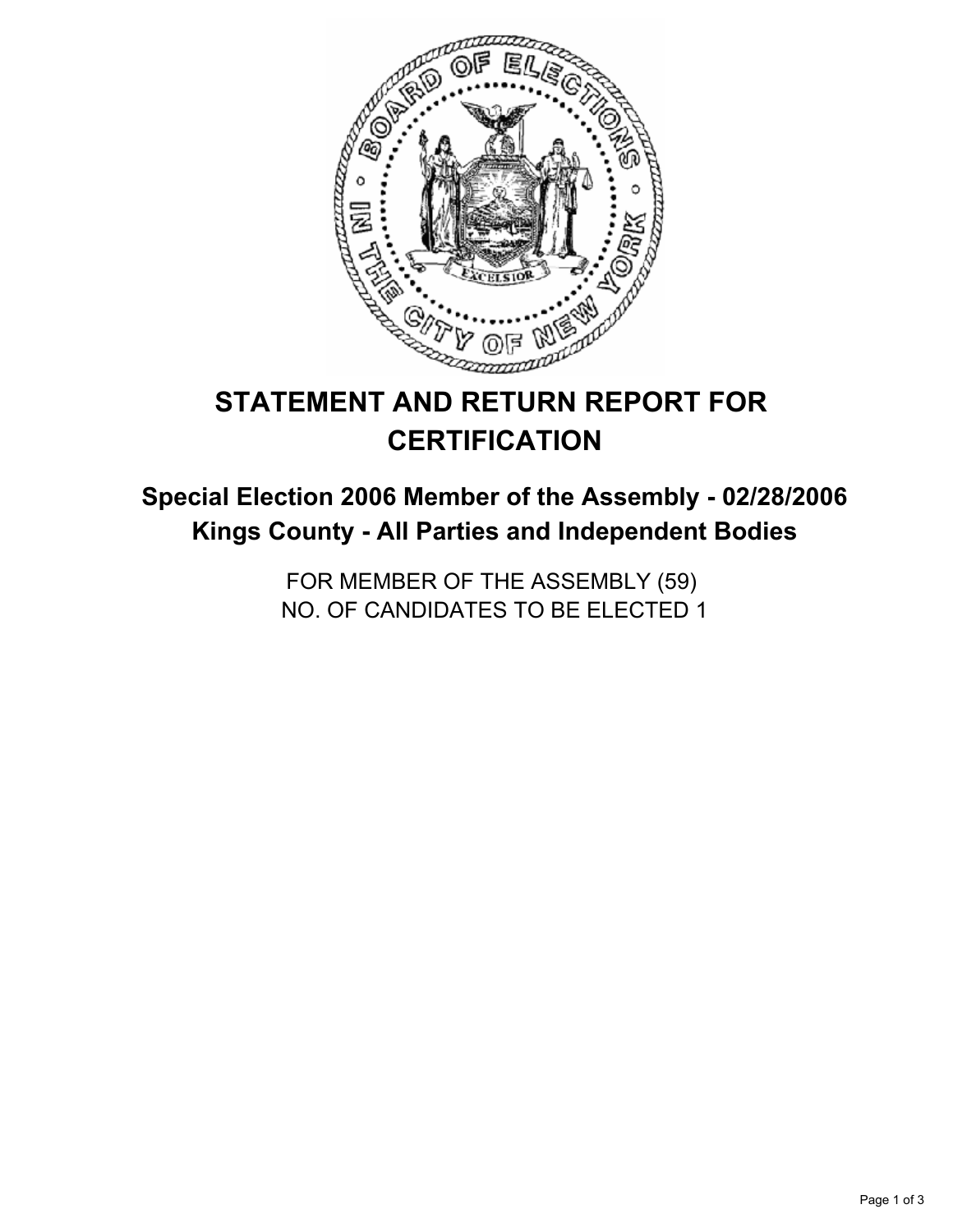

#### **ASSEMBLY DISTRICT 59**

| PUBLIC COUNTER                    | 2,121 |
|-----------------------------------|-------|
| <b>EMERGENCY</b>                  |       |
| ABSENTEE/MILITARY                 | 151   |
| AFFIDAVIT                         | 8     |
| <b>TOTAL BALLOTS</b>              | 2,283 |
| RONALD G HAUGSTATTER (REPUBLICAN) | 141   |
| ALAN N MAISEL (DEMOCRATIC)        | 1,932 |
| ALICE GAFFNEY (CONSERVATIVE)      | 202   |
| <b>TOTAL VOTES</b>                | 2,275 |
| <b>UNRECORDED</b>                 | 8     |